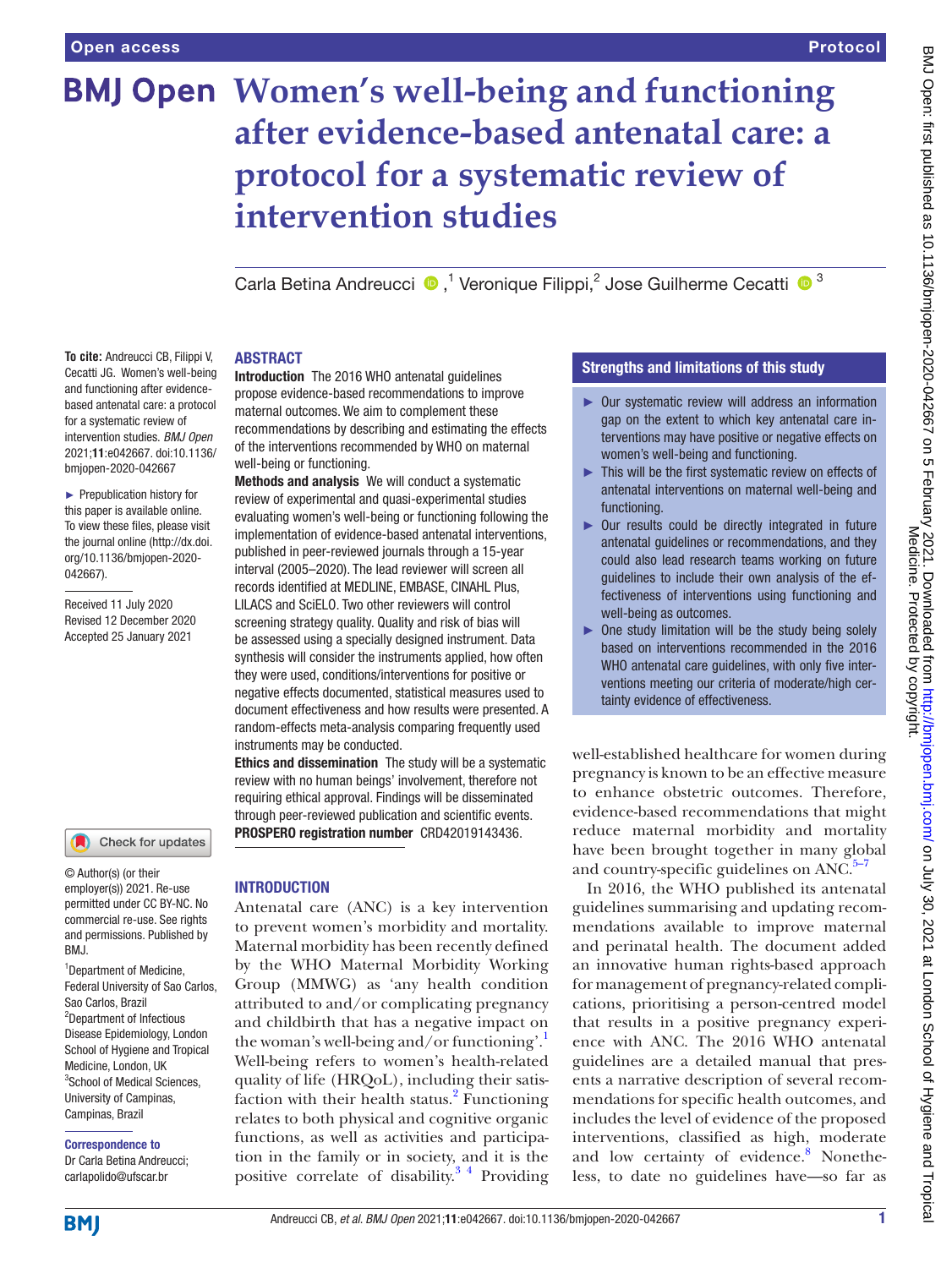we are aware—addressed how recommended interventions influence women's well-being and/or functioning (both of which are key elements of the broader maternal morbidity concept).

Many validated instruments exist that either measure well-being or functioning through several predetermined dimensions, concerned for example with physical and psychological health status and functions, abilities to perform daily activities, social participation, self-esteem and satisfaction with heath.<sup>[9](#page-5-5)</sup> Frequently used instruments of HRQoL include 36-Item Short Form Survey and WHO-Quality of Life, while WHO-Disability Assessment Schedule is a commonly used functioning instrument.<sup>10-12</sup> However, there is no consensus about which tool(s) most satisfactorily evaluate well-being and functioning during pregnancy and the postpartum period. Available instruments may include interviewer-administered, selfadministered and proxy-administered questionnaires, using scores to identify women with important needs, $13-16$ as well as qualitative evaluations.<sup>[10–12 17–20](#page-5-6)</sup> Several maternal health or disease-specific questionnaires also exist for assessing HRQoL during pregnancy. $21-23$ 

Maternal health has been under the scope of the Sustainable Development Goals (SDG) to be achieved until 2030, especially through the highlighted 'good health and well-being' (SDG 3) and 'gender equality' (SDG  $5)^{24}$ goals. Thus, together with reduction of morbidity and mortality, future antenatal measures/actions/recommendations should include promoting women's well-being and functioning, comprising a positive pregnancy experience and preventing violence. It is crucial to gather information available on which key healthcare interventions may have a positive effect on women's well-being and/or functioning, so that they might be tested in intervention studies among different populations and settings in the future. From a long-term perspective, such information could be integrated in forthcoming ANC guidelines or recommendations.

Our objectives will be to compare, appraise and summarise studies focusing on evidence-based interventions that are recommended in the WHO ANC guidelines and were applied during ANC, and that have/have not influenced maternal well-being or functioning. In the WHO ANC guidelines, evidence-based interventions consisted of treatment, procedures or more complex programmes that were evaluated using experimental and quasi-experimental studies as well as observational studies.

#### METHODS AND ANALYSIS

This will be a systematic review of experimental and quasiexperimental studies evaluating women's well-being and functioning associated with or as a result of the implementation of selected evidence-based antenatal interventions. We aim to analyse whether well-established interventions applied to pregnant women have affected their well-being and functioning.

The period covered will be studies published from 2005 until 2020. The initial search was already performed, and selection of studies is currently under quality analysis. There will be a language restriction to articles published in English, French, Portuguese and Spanish. The systematic review will follow the PRISMA-P statement (Preferred Reporting Items for Systematic Review and Meta-analysis Protocols)<sup>25</sup> and has been registered at the International Prospective Register of Systematic Reviews.

For the present review, exposure will be interventions recommended for ANC because they reduce the occurrence of direct or indirect obstetric conditions, and outcome will be women's well-being and/or functioning during pregnancy or after childbirth after receiving the recommended ANC interventions.

#### Eligibility criteria

There are no country/region inclusion or exclusion criteria. Included studies will have been conducted in primary care facilities, during home-based care or hospital-based care. The present review will include studies whose subjects are pregnant women at any gestational age, who have received one of the preselected interventions (outlined in the next paragraph), and who were evaluated from a well-being and functioning perspective (specifically designed tools/instruments or qualitative assessment) at any point in time during or after pregnancy. The inclusion of the postnatal period may provide data on longer term outcomes concerning well-being and functioning related to pregnancy.

The selection of interventions was based entirely on the 2016 WHO Antenatal Guideline.<sup>[8](#page-5-4)</sup> The WHO guidelines were intended to promote obstetric care within a broader framework, beyond prevention of death and morbidity, and to prioritise the applicability of interventions in low-income and middle-income countries. We selected the WHO guidelines on account of their wide international circulation, as well as their use as a model for health policies around the world. Health promotion and identification of risk factors are within the scope of these guidelines, whereas treatment of complications and concurrent diseases are not. In order to account for women's perspectives about the care provided to them, systematic reviews on women's expectations on ANC were carried out, and the final version of the document was intended to promote well-being as part of the 'positive pregnancy experience'.

The WHO guidelines list 49 recommendations grouped into 5 'types of interventions' and concerning 10 'maternal outcomes of interest' ([figure](#page-2-0) 1), as well as fetal and neonatal outcomes. Among the 49 recommendations, 10 were included into the 2016 document from existing WHO guidelines approved by the review committee for the 2016 document. Evidence on the effectiveness of interventions was obtained from 47 systematic reviews. Additionally, findings from a scoping review on women's understanding of a positive ANC experience within high-resource, middle-resource and low-resource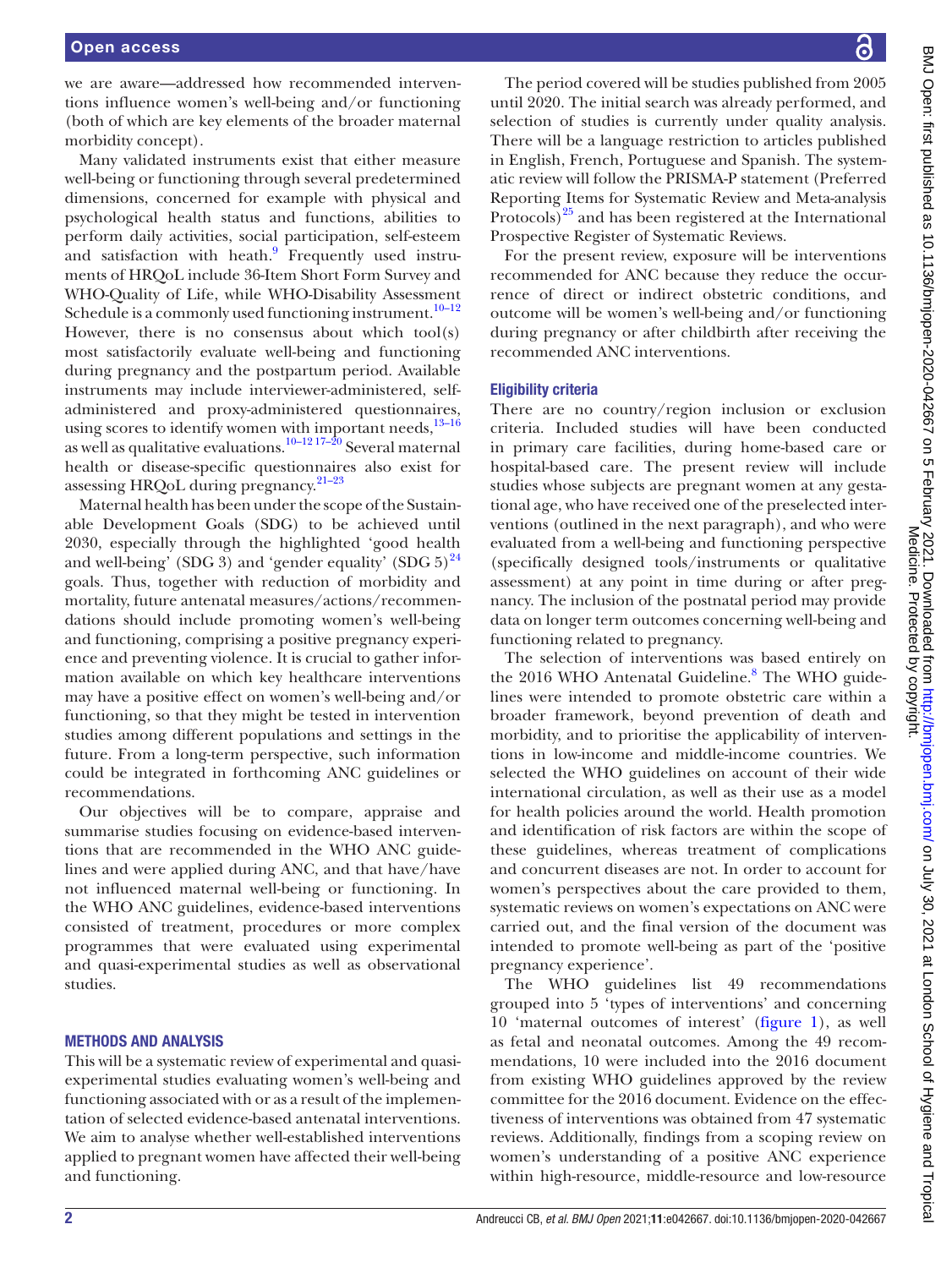

Figure 1 Maternal Outcomes of interest and types of interventions according to 2016 WHO Antenatal Guideline.

<span id="page-2-0"></span>settings suggested the importance of effective clinical practices, relevant and timely information, and psychosocial and emotional support. $26$  Consideration of women's perspectives was therefore applied together with quantitative evidence to evaluate the recommendations. The GRADE (Grading of Recommendations, Assessment, Development and Evaluations) approach was applied to appraise the quality of quantitative evidence.<sup>[27](#page-5-12)</sup> The quality of evidence was rated as 'high', 'moderate', 'low' or 'very low', with randomised controlled trials (RCTs) providing 'high-quality' evidence, while non-randomised trials and observational studies provided 'low-quality or moderate-quality' evidence. Qualitative reviews were appraised using the GRADE-CERQual tool.<sup>28</sup>

For the present systematic review, we reviewed the 49 recommendations findings with respect to their effects on 'maternal outcomes of interest' only, in order to ascertain the certainty of the evidence for the effectiveness of the intervention on women's health improvement. We did not include maternal well-being and functioning outcomes for selecting interventions at this point. We found five interventions that were presented as having either a high or a moderate level of certainty of evidence associated with one or more of the listed 'maternal outcomes of interest'. Those five interventions with high and moderate level of certainty of evidence will be further assessed in our systematic review to establish their effectiveness in improving maternal well-being or functioning.

The five interventions described as improving maternal outcomes that will therefore be included in our systematic review are listed below:

- 1. Daily iron and folic acid supplementation: reduces puerperal infections and anaemia (when daily and intermittent supplementation were compared, favouring daily).
- 2. Multiple micronutrient supplementation: reduces anaemia (similar effect to iron and folic acid supplementation).
- 3. Vitamin A supplementation: reduces anaemia (and night blindness at affected populations).
- 4. Diet and/or exercise: prevents hypertension and excessive weight gain (but not pre-eclampsia/eclampsia).
- 5. Midwife continuity of care: increases vaginal birth rates.

# Data management

We will search MEDLINE, EMBASE, CINAHL Plus, LILACS and SciELO with customised search strategies for each electronic database according to their individual subject headings, syntax and searching structure. The search will combine free text and Medical Subject Headings terms for the proposed interventions and maternal outcomes. For the maternal outcomes, we will apply keywords and index terms for the concepts of HRQoL, well-being and functioning. The search strategy is shown in [online supplemental appendix 1.](https://dx.doi.org/10.1136/bmjopen-2020-042667)

Initially, CBA (lead reviewer) will select manuscripts by scrutinising their titles and abstracts, excluding those that are not related to the proposed objectives. To maximise the identification of all relevant results and ensure quality control, VF and JGC will look at a proportion of manuscripts to check whether they were included or not, until perfect matching in selection has been obtained. Following this step, we will assess the full text of the remaining documents, discarding irrelevant records, unless they can provide additional interpretation data. CBA will extract the data from relevant studies using a screening form specifically designed for the present review [\(online supplemental appendix 2](https://dx.doi.org/10.1136/bmjopen-2020-042667)) and examining their reference lists to identify additional papers for inclusion. She will also scrutinise the reference lists of relevant literature reviews identified by our search strategy.

Prior to the final analysis, we will conduct a rerun of the searching strategy in order to check for more recent studies not initially included. Search results will be managed in EndNote and extracted data will be entered in an Excel spreadsheet.

We will list all instruments/questionnaires used for well-being and/or functioning measurement, and studies that applied the same instrument will be compared.

We will prepare a PRISMA flowchart to display results of the search, screening, review and extraction in a sequential manner, and a list of rejected articles along with the reasons for their exclusion.

# Assessment of study quality/risk of bias

Two reviewers will appraise the data, and a third reviewer will be available for discussion if they are not in consensus. The planned analysis is a meta-analysis of published data in selected studies. The quality and risk of bias will be assessed using a tool specifically designed for this purpose, based on version 2 of Cochrane's tool for assessing bias in randomised trials, $29$  and, if necessary, using statistical approach. For this, we included the bias domains and risk-of-bias questions in the study screening form [\(online supplemental appendix 2\)](https://dx.doi.org/10.1136/bmjopen-2020-042667).

The dimensions analysed for bias include:

1. **Sampling:** What is the intended study population? (pregnant women with or without a condition; all pregnant women with a condition in the community; pregnant women attending health services; pregnant women with a condition attending health services; special categories of women).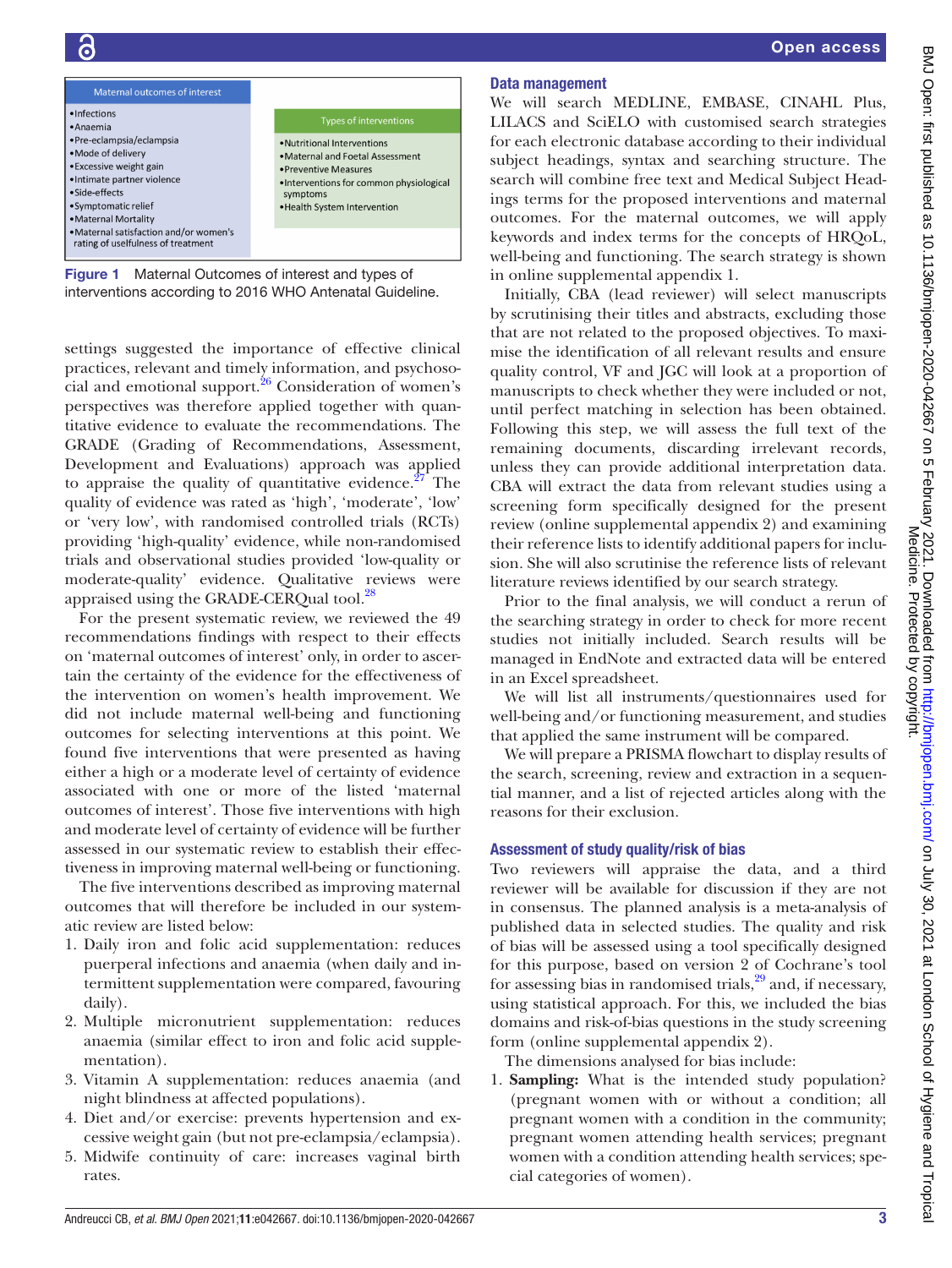- Detailed information written in full (extracted from manuscript) for the following:
	- Are the respondents representative of the intended study population?
	- Is there an adequate description of data collection location, including reasons for choice?
	- Is there an adequate description of inclusion and exclusion criteria? (sociodemographic characteristics of the study population such as age, gestational length, ethnicity, level of education, parity, previous health condition and so on).
	- Ethical issues (is there a consent form?).
- 2. **Completeness:** Are there enough women interviewed and followed up?
	- Detailed information written in full (extracted from manuscript) and then simple yes/no answers for the following:
		- Is the sample size calculation adequate?
		- What was the follow-up rate? Are particular subgroups of women more likely to be lost to followup? Are reasons for loss of follow-up explained? (explanations in full text).
- 3. **Study design**: Is the study design described properly?
	- Detailed information written in full (extracted from manuscript) and then simple yes/no answers for the following:
		- Is the methodology adequate for drawing cited results/conclusions?
		- If the study is an RCT, was randomisation properly conducted?
		- If the study is an RCT, are investigators ascertaining outcomes blind to intervention allocation?
		- What certainty is there that health-related functioning/well-being is a consequence of the evidence-based antenatal or postnatal intervention?
- 4. **Comparison:** Is there a comparison group of pregnant/postpartum women without evidence-based intervention?
	- Detailed information for each group written in full (extracted from manuscript) and then simple yes/ no answers for the following:
		- If the study has a quasi-experimental design, are there concurrent comparison groups and/or 'before and after' evaluations?
		- What was the content of care in the control group?
- 5. **Validation:** If a standardised tool was used, was the validity of the tool known or established for the population of interest (pregnant or postpartum women; women of reproductive age; preferably in the same geographical location)? (yes/no).

Do applied well-being/functioning instruments have appropriate psychometric properties? (yes/no).

6. **Intervention:** Did the authors describe the content and implementation of the selected intervention in sufficient detail? (yes/no).

7. **Conceptualisation:** Did the authors provide a definition of health-related functioning/well-being? (yes/ no).

Did the authors describe well-being and functioning instruments used? Are they correctly applied in the study? (yes/no).

## Data synthesis

Among selected studies with any maternal outcome, our synthesis will consider the following:

- What were the instruments applied to evaluate wellbeing/functioning and how often were they used? What type of measures do they use?
- ► For which interventions have positive or negative effects been documented?
- What were the measures of effects used to quantify well-being or functioning?
- ► How were the results presented regarding impact on well-being/functioning?
- Can results from different studies be combined? (same instrument/methodology).

The findings of the systematic review will be displayed in tables with studies' characteristics (sample, design, results). A table with listed studies and instruments will be provided, detailing methods, participants and results, as well as the appraisal of the quality of selected studies and questionnaires. We will apply GRADE to summarise the level of evidence available from our systematic review findings.[27](#page-5-12) Different HRQoL, well-being and functioning tools will be described according to their scoring systems, and then categorised in order to display their effects in an organised panel. We will calculate the proportion of studies with positive or negative effects for each selected intervention, and present the range of effects in a table format.

Finally, a narrative of the range of impact on wellbeing/functioning will be developed to summarise the findings. Fixed-effects or random-effects meta-analyses may be considered to analyse the results of the most frequently used well-being and functioning instruments, depending on the homogeneity of exposure/outcome characteristics.

### Patient and public involvement

Patients or the public were not involved in the design, or conduct, or reporting, or dissemination plans of our study.

## **DISCUSSION**

Recently, a standardised tool (WOICE) was developed by the WHO MMWG to identify maternal morbidity, recognising that there are many aspects of women's lives which may be affected by ill-health during pregnancy or delivery.<sup>12</sup> Applications of the WOICE tool revealed that the prevalence of self-reported ill-health was higher than appraised by health professionals, $30$  a conclusion found in other studies which compared self-reported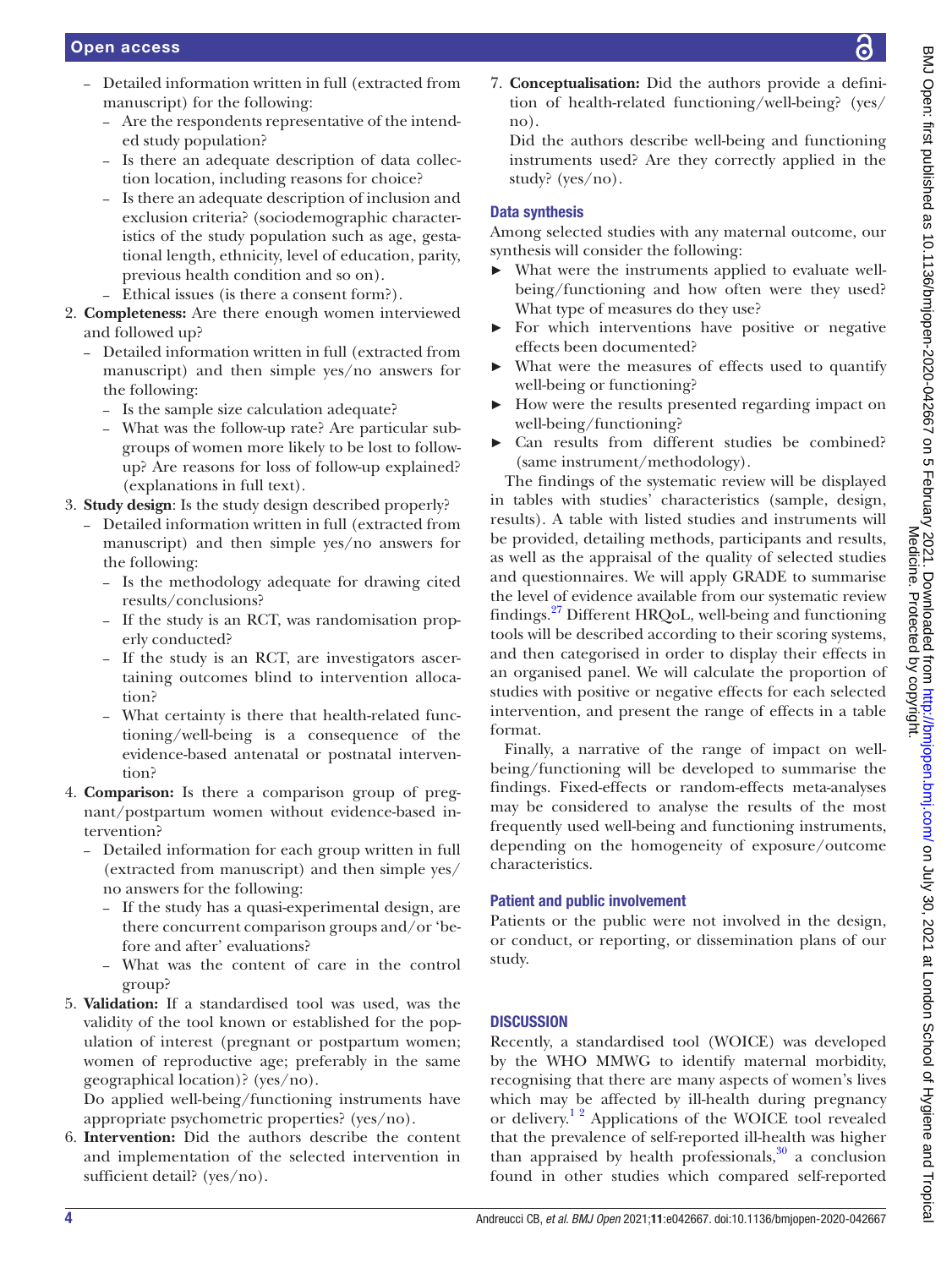data with diagnoses.  $31\frac{32}{2}$  These findings suggest that pregnant women's own perceptions of their health allow for a more comprehensive identification of the health-related burden of pregnancy and complications than diagnoses alone.

We plan to identify and describe good quality studies evaluating the influence of well-established antenatal interventions/recommendations on maternal well-being and functioning. Furthermore, we plan to meta-analyse findings from studies that applied the same measurement instrument and provide a summarised narrative of findings from studies that could not be directly compared because of a lack of common instrument, but provided answers to our research question.

By the same token, our systematic review will provide much needed comprehensive insights on whether selected evidence-based interventions recommended for use during ANC have an impact on women's self-reported well-being and/or functioning during pregnancy or postnatally, as well as on diagnoses of clinical conditions. In addition, the review is likely to provide useful methodological insights on the instruments applied for this assessment, since it has been suggested that no currently available instrument is sufficiently comprehensive to capture the particularities of functioning and wellbeing during the pregnancy, childbirth and postpartum period, and that there is a need for the development of  $\frac{1}{a}$  new maternity-specific tool.<sup>[4 33](#page-5-17)</sup> We believe our systematic review is likely to highlight interventions for which further evidence-based investigation is required, since documenting well-being and functioning during pregnancy and childbirth is relatively new, particularly in lowincome and middle-income settings.

Pregnancy, childbirth and the postpartum period constitute a unique period during which women need to cope with physiological modifications while taking care of their child and frequently their household and professional career. The broader approach towards women's health beyond reproductive aspects was already pointed as key measure to achieve sustainable development.<sup>34</sup> The strain of being pregnant, giving birth and facing the postpartum period may negatively impact women's well-being and functioning, even more if during these circumstances women also struggle with morbidity or hypothetical unwanted outcomes from antenatal interventions.<sup>15 35</sup> <sup>36</sup> Currently, we have no satisfactory means to properly identify and respond to these difficulties and empower women to thrive. Our proposed systematic review aligns with the objectives of the SDG in promoting well-being under a gender perspective.[37](#page-5-20)

We searched through several antenatal guidelines including, for example, The National Institute for Health and Care Excellence, the American College of Obstetrics and Gynaecology, the International Federation of Gynaecology and Obstetrics, the Society of Obstetricians and Gynaecologists of Canada, the Pregnancy Care Guidelines from Australian Department of Health, guidelines from the *Collège National des Gynécologues et Obstétriciens*  *Français*, guidelines for maternity care in South Africa and Brazilian guidelines for routine ANC. To the best of our knowledge, no available guidelines include an assessment of women's well-being or functioning as part of their evaluation of the evidence base for their recommended interventions.<sup>5 6 38–43</sup> Future clinical guidelines should not only recommend clinical evidence-based measures based on the treatment of diseases, but also take into account the possible positive or negative impact of interventions on women's HRQoL or functioning.<sup>1144</sup> Appraising available evidence-based interventions recommended in the WHO ANC guidelines that have influenced maternal well-being or functioning might provide information to be integrated in forthcoming ANC guidelines or recommendations, under a women's well-being perspective.

### ETHICS AND DISSEMINATION

The study will be a systematic review based on secondary data, therefore not requiring ethical approval. Patients were not directly involved in the study design, therefore dissemination of findings to participants is not applicable.

Any further amendments to this protocol will be documented and recorded in bibliographical databases.

The results will be disseminated using green or gold open access to ensure universal access for researchers, academics, caregivers and policymakers.

#### Twitter Veronique Filippi [@1verofilippi](https://twitter.com/1verofilippi)

Acknowledgements The authors thank the Center for Studies on Reproductive Health of Campinas (CEMICAMP) for supporting the publication of this manuscript. The authors also thank the Maternal and Neonatal Health Group from the Faculty of Epidemiology and Public Health at The London School of Hygiene and Tropical Medicine (LSHTM) for the important inputs in developing the study during CBA's postdoctoral project at the institution. We thank Clara Calvert from LSHTM for reviewing an earlier version of this paper.

Contributors CBA and VF conceptualised and designed the protocol. CBA, VF and JGC defined the concepts and search items, data extraction process as well as methodological appraisal of the studies. All authors have approved and contributed to the final written manuscript.

Funding The authors have not declared a specific grant for this research from any funding agency in the public, commercial or not-for-profit sectors.

Competing interests None declared.

Patient consent for publication Not required.

Provenance and peer review Not commissioned; externally peer reviewed.

Supplemental material This content has been supplied by the author(s). It has not been vetted by BMJ Publishing Group Limited (BMJ) and may not have been peer-reviewed. Any opinions or recommendations discussed are solely those of the author(s) and are not endorsed by BMJ. BMJ disclaims all liability and responsibility arising from any reliance placed on the content. Where the content includes any translated material, BMJ does not warrant the accuracy and reliability of the translations (including but not limited to local regulations, clinical guidelines, terminology, drug names and drug dosages), and is not responsible for any error and/or omissions arising from translation and adaptation or otherwise.

Open access This is an open access article distributed in accordance with the Creative Commons Attribution Non Commercial (CC BY-NC 4.0) license, which permits others to distribute, remix, adapt, build upon this work non-commercially, and license their derivative works on different terms, provided the original work is properly cited, appropriate credit is given, any changes made indicated, and the use is non-commercial. See: [http://creativecommons.org/licenses/by-nc/4.0/.](http://creativecommons.org/licenses/by-nc/4.0/)